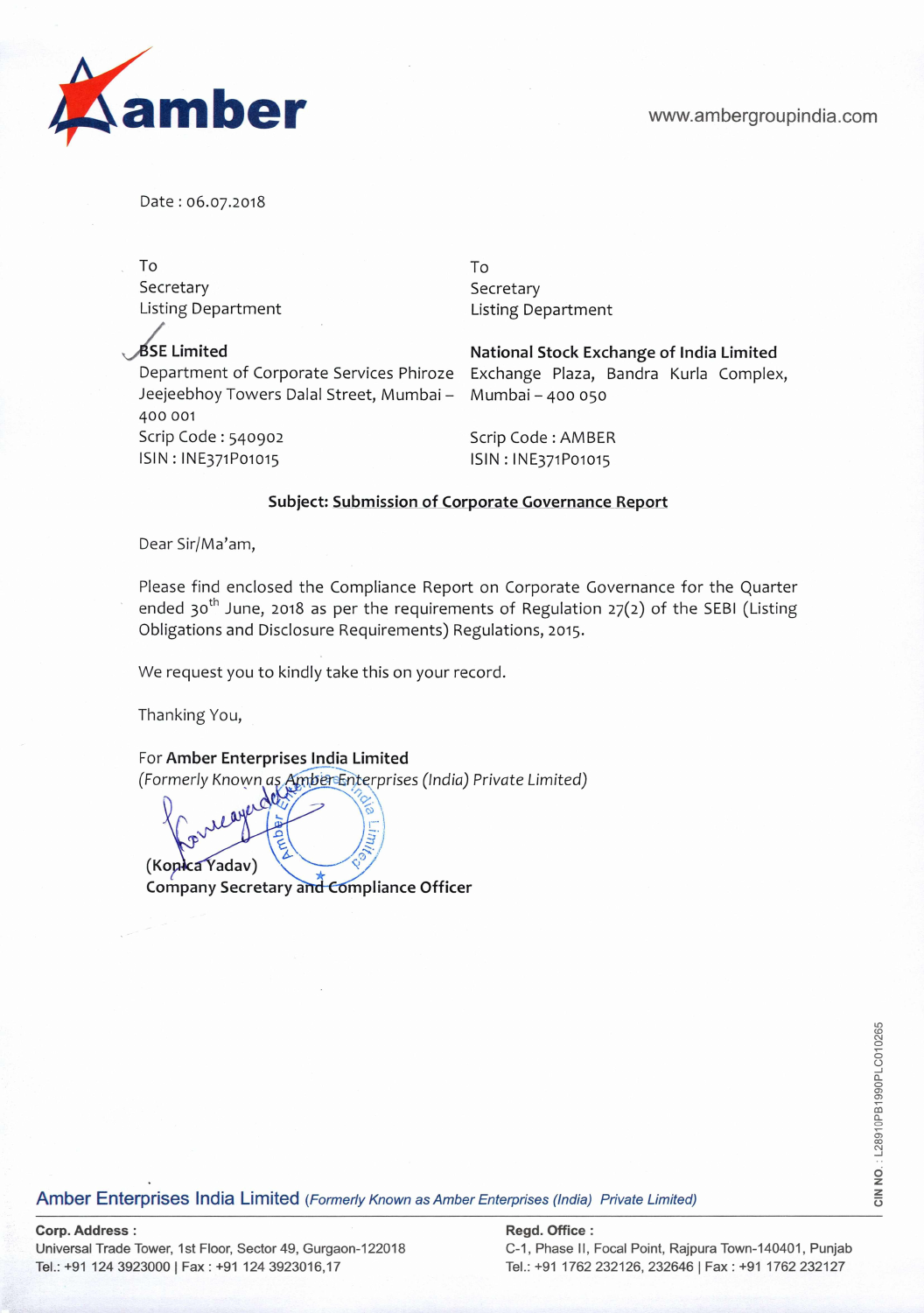| <b>MSEI</b> Symbol              |                                 |  |  |  |  |
|---------------------------------|---------------------------------|--|--|--|--|
| Scrip code                      | 540902                          |  |  |  |  |
| NSE Symbol                      | <b>AMBER</b>                    |  |  |  |  |
| MSEI Symbol                     |                                 |  |  |  |  |
| <b>ISIN</b>                     | INE371P01015                    |  |  |  |  |
| Name of the entity              | AMBER ENTERPRISES INDIA LIMITED |  |  |  |  |
| Date of start of financial year | 01-04-2018                      |  |  |  |  |
| Date of end of financial year   | 31-03-2019                      |  |  |  |  |
| <b>Reporting Quarter</b>        | Quarterly                       |  |  |  |  |
| Date of Report                  | 30-06-2018                      |  |  |  |  |
| Risk management committee       | Not Applicable                  |  |  |  |  |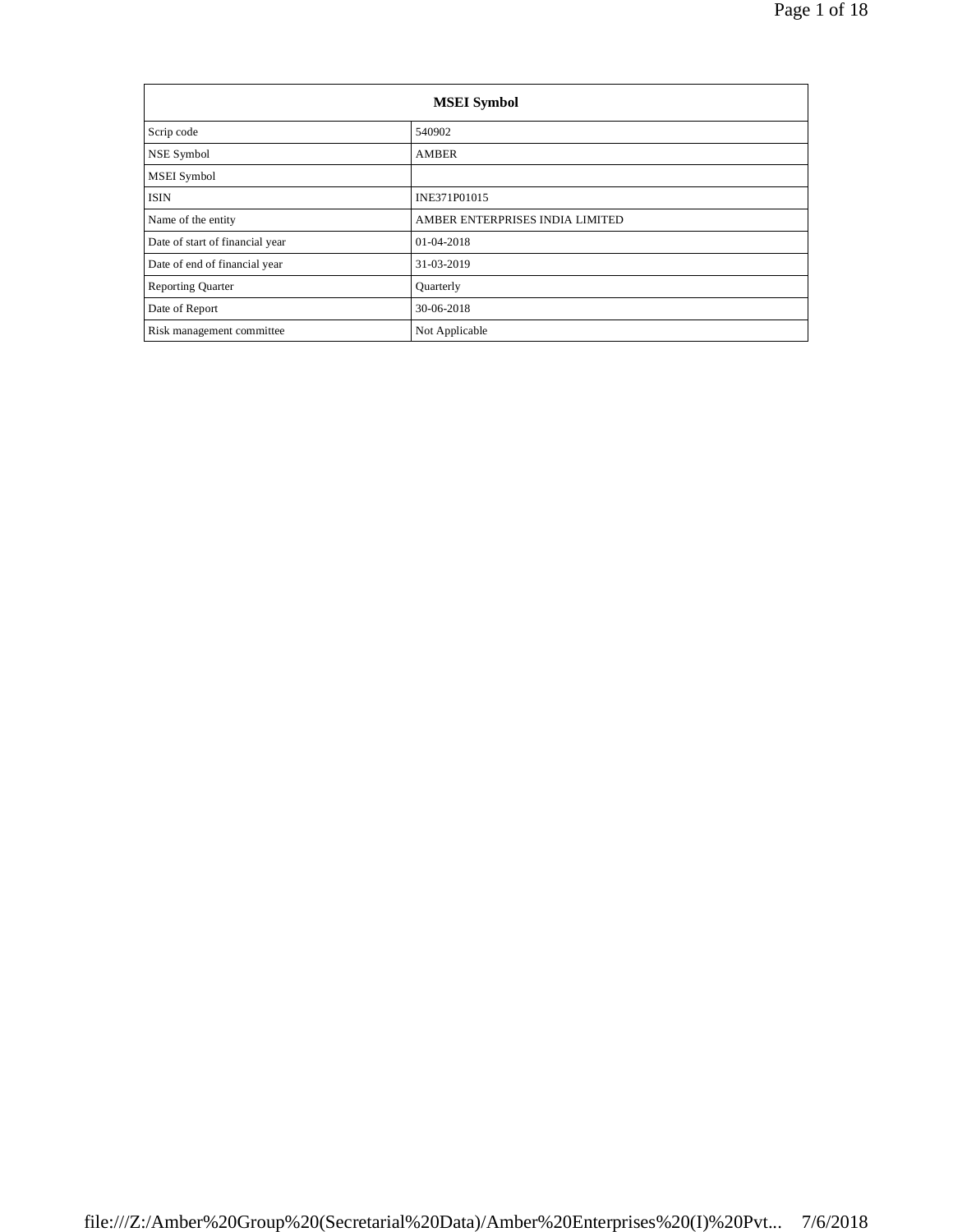|    | <b>Annexure I</b>                                              |                                                 |            |            |                                                |                            |                               |                                                                                      |                      |                                            |                                                                                                                                                    |                                                                                                                                                                           |                                                                                                                                                                                                               |                                      |                                             |
|----|----------------------------------------------------------------|-------------------------------------------------|------------|------------|------------------------------------------------|----------------------------|-------------------------------|--------------------------------------------------------------------------------------|----------------------|--------------------------------------------|----------------------------------------------------------------------------------------------------------------------------------------------------|---------------------------------------------------------------------------------------------------------------------------------------------------------------------------|---------------------------------------------------------------------------------------------------------------------------------------------------------------------------------------------------------------|--------------------------------------|---------------------------------------------|
|    | Annexure I to be submitted by listed entity on quarterly basis |                                                 |            |            |                                                |                            |                               |                                                                                      |                      |                                            |                                                                                                                                                    |                                                                                                                                                                           |                                                                                                                                                                                                               |                                      |                                             |
|    |                                                                |                                                 |            |            |                                                |                            |                               | <b>I. Composition of Board of Directors</b>                                          |                      |                                            |                                                                                                                                                    |                                                                                                                                                                           |                                                                                                                                                                                                               |                                      |                                             |
|    |                                                                |                                                 |            |            |                                                |                            |                               | Disclosure of notes on composition of board of directors explanatory                 |                      |                                            |                                                                                                                                                    |                                                                                                                                                                           |                                                                                                                                                                                                               |                                      |                                             |
|    |                                                                |                                                 |            |            |                                                |                            |                               | Is there any change in information of board of directors compare to previous quarter |                      |                                            |                                                                                                                                                    |                                                                                                                                                                           |                                                                                                                                                                                                               |                                      |                                             |
| Sr | Title<br>(Mr)<br>Ms)                                           | Name of the<br>Director                         | PAN        | <b>DIN</b> | Category 1<br>of directors                     | Category 2<br>of directors | Category<br>3 of<br>directors | Date of<br>appointment<br>in the<br>current term                                     | Date of<br>cessation | Tenure<br>of<br>director<br>(in<br>months) | No of<br>Directorship<br>in listed<br>entities<br>including<br>this listed<br>entity (Refer<br>Regulation<br>$25(1)$ of<br>Listing<br>Regulations) | Number of<br>memberships<br>in Audit/<br>Stakeholder<br>Committee<br>(s) including<br>this listed<br>entity (Refer<br>Regulation<br>$26(1)$ of<br>Listing<br>Regulations) | No of post<br>of<br>Chairperson<br>in Audit/<br>Stakeholder<br>Committee<br>held in<br>listed<br>entities<br>including<br>this listed<br>entity (Refer<br>Regulation<br>$26(1)$ of<br>Listing<br>Regulations) | Notes for<br>not<br>providing<br>PAN | Notes for<br>not<br>providing<br><b>DIN</b> |
|    | Mr                                                             | <b>JASBIR</b><br><b>SINGH</b>                   | AMWPS9504P | 00259632   | Executive<br>Director                          | Chairperson                | CEO                           | 25-08-2017                                                                           |                      |                                            | 1                                                                                                                                                  | $\mathbf{2}$                                                                                                                                                              | $\mathbf{0}$                                                                                                                                                                                                  |                                      |                                             |
| 2  | Mr                                                             | <b>DALJIT</b><br><b>SINGH</b>                   | BTFPS8409E | 02023964   | Executive<br>Director                          | Not<br>Applicable          | MD                            | 25-08-2017                                                                           |                      |                                            | 1                                                                                                                                                  | $\,2$                                                                                                                                                                     | $\mathbf{0}$                                                                                                                                                                                                  |                                      |                                             |
| 3  | Mr                                                             | <b>MANOJ</b><br><b>KUMAR</b><br><b>SEHRAWAT</b> | AWAPS6783N | 02224299   | Non-<br>Executive -<br>Nominee<br>Director     | Not<br>Applicable          |                               | 12-01-2017                                                                           |                      |                                            |                                                                                                                                                    |                                                                                                                                                                           | $\mathbf{0}$                                                                                                                                                                                                  |                                      |                                             |
| 4  | Mr                                                             | <b>SATWINDER</b><br><b>SINGH</b>                | ACAPS5953J | 00164903   | Non-<br>Executive -<br>Independent<br>Director | Not<br>Applicable          |                               | 20-09-2017                                                                           |                      | 24                                         | 1                                                                                                                                                  | $\overline{4}$                                                                                                                                                            | $\boldsymbol{2}$                                                                                                                                                                                              |                                      |                                             |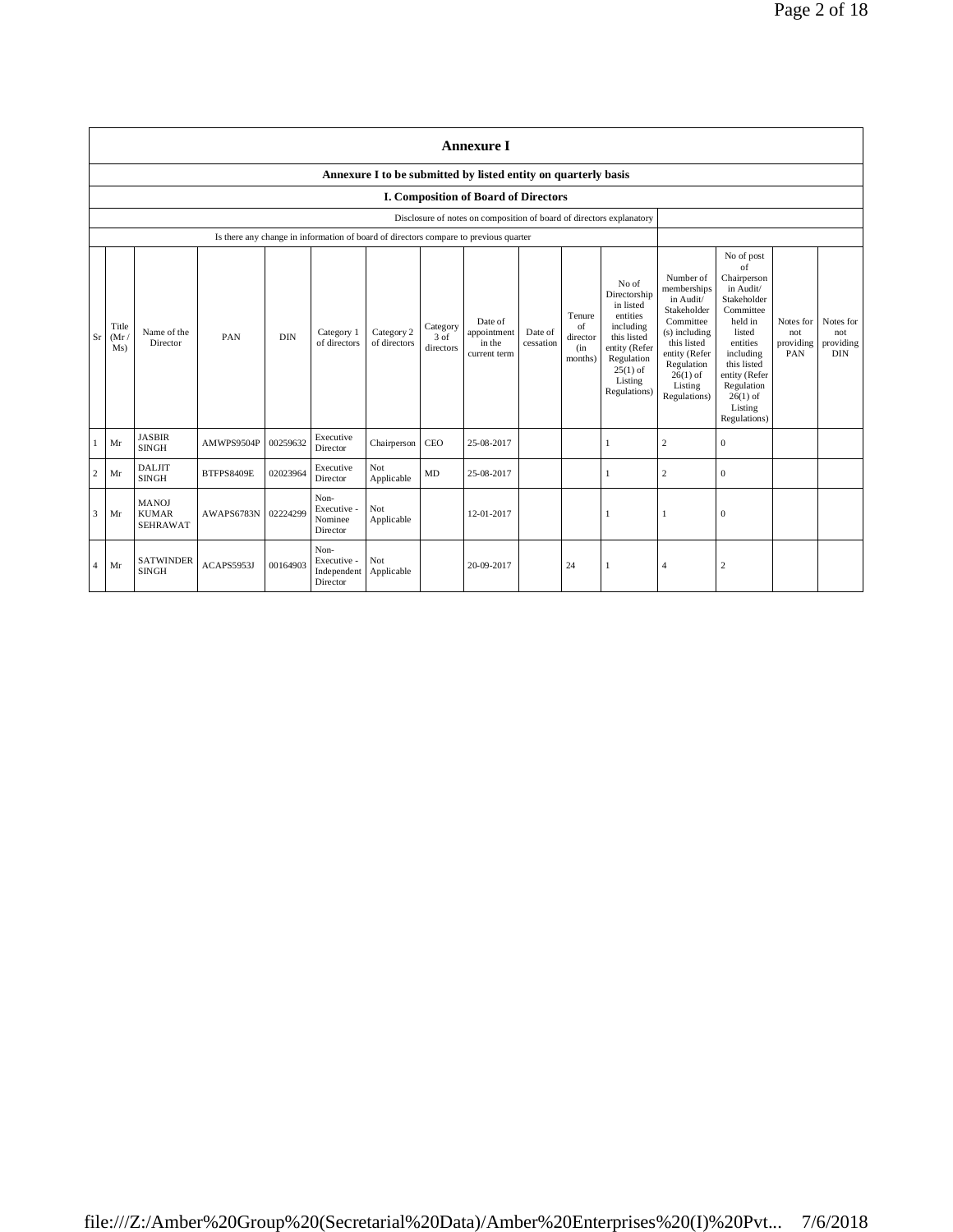|   |                            | <b>Annexure I</b>                                              |                     |            |                                                       |                               |                               |                                                  |                      |                                            |                                                                                                                                                    |                                                                                                                                                                           |                                                                                                                                                                                                               |                                      |                                             |
|---|----------------------------|----------------------------------------------------------------|---------------------|------------|-------------------------------------------------------|-------------------------------|-------------------------------|--------------------------------------------------|----------------------|--------------------------------------------|----------------------------------------------------------------------------------------------------------------------------------------------------|---------------------------------------------------------------------------------------------------------------------------------------------------------------------------|---------------------------------------------------------------------------------------------------------------------------------------------------------------------------------------------------------------|--------------------------------------|---------------------------------------------|
|   |                            | Annexure I to be submitted by listed entity on quarterly basis |                     |            |                                                       |                               |                               |                                                  |                      |                                            |                                                                                                                                                    |                                                                                                                                                                           |                                                                                                                                                                                                               |                                      |                                             |
|   |                            |                                                                |                     |            |                                                       |                               |                               | <b>I. Composition of Board of Directors</b>      |                      |                                            |                                                                                                                                                    |                                                                                                                                                                           |                                                                                                                                                                                                               |                                      |                                             |
|   | Title<br>Sr<br>(Mr)<br>Ms) | Name of<br>the<br>Director                                     | PAN                 | <b>DIN</b> | Category 1<br>of directors                            | Category<br>2 of<br>directors | Category<br>3 of<br>directors | Date of<br>appointment<br>in the<br>current term | Date of<br>cessation | Tenure<br>of<br>director<br>(in<br>months) | No of<br>Directorship<br>in listed<br>entities<br>including<br>this listed<br>entity (Refer<br>Regulation<br>$25(1)$ of<br>Listing<br>Regulations) | Number of<br>memberships<br>in Audit/<br>Stakeholder<br>Committee<br>(s) including<br>this listed<br>entity (Refer<br>Regulation<br>$26(1)$ of<br>Listing<br>Regulations) | No of post<br>of<br>Chairperson<br>in Audit/<br>Stakeholder<br>Committee<br>held in<br>listed<br>entities<br>including<br>this listed<br>entity (Refer<br>Regulation<br>$26(1)$ of<br>Listing<br>Regulations) | Notes for<br>not<br>providing<br>PAN | Notes for<br>not<br>providing<br><b>DIN</b> |
| 5 | Ms                         | <b>SUDHA</b><br>PILLAI                                         | AENPP4151N          | 02263950   | Non-<br>Executive -<br>Non<br>Independent<br>Director | Not<br>Applicable             |                               | 20-09-2017                                       |                      | 24                                         | 5                                                                                                                                                  | 9                                                                                                                                                                         |                                                                                                                                                                                                               |                                      |                                             |
| 6 | Mr                         | <b>GIRISH</b><br><b>KUMAR</b><br><b>AHUJA</b>                  | AAGPA1416Q 00446339 |            | Non-<br>Executive -<br>Non<br>Independent<br>Director | Not<br>Applicable             |                               | 20-09-2017                                       |                      | 24                                         |                                                                                                                                                    | $\overline{4}$                                                                                                                                                            | 3                                                                                                                                                                                                             |                                      |                                             |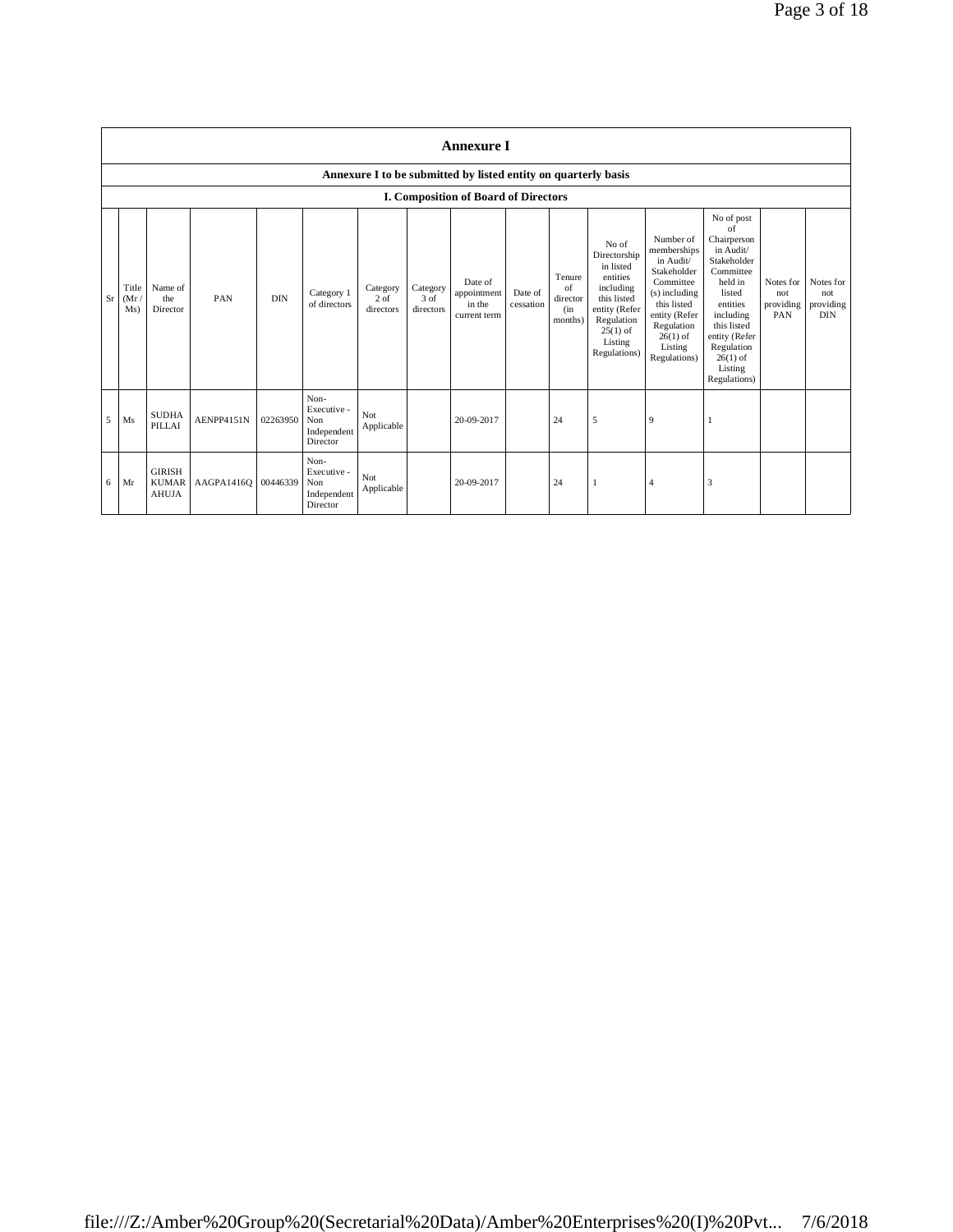|           | <b>Audit Committee Details</b> |                           |                                      |                         |         |  |  |  |
|-----------|--------------------------------|---------------------------|--------------------------------------|-------------------------|---------|--|--|--|
| <b>Sr</b> | DIN Number                     | Name of Committee members | Category 1 of directors              | Category 2 of directors | Remarks |  |  |  |
|           | 00446339                       | Girish Kumar Ahuja        | Non-Executive - Independent Director | Chairperson             |         |  |  |  |
| 2         | 02263950                       | Sudha Pillai              | Non-Executive - Independent Director | Member                  |         |  |  |  |
|           | 00164903                       | Satwinder Singh           | Non-Executive - Independent Director | Member                  |         |  |  |  |
|           | 00259632                       | Jasbir Singh              | <b>Executive Director</b>            | Member                  |         |  |  |  |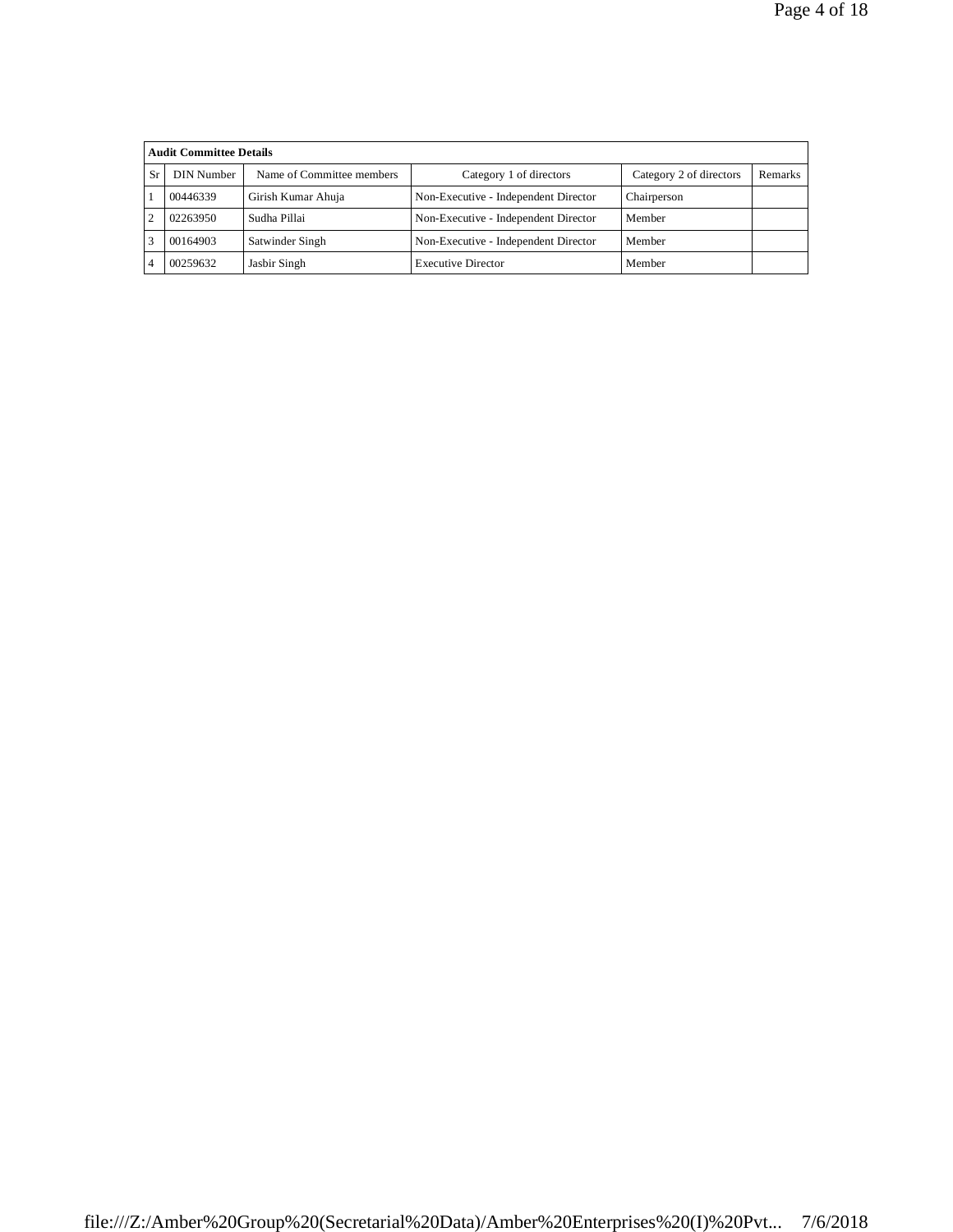| Nomination and remuneration committee |                           |                                      |                         |         |  |  |  |  |
|---------------------------------------|---------------------------|--------------------------------------|-------------------------|---------|--|--|--|--|
| DIN Number                            | Name of Committee members | Category 1 of directors              | Category 2 of directors | Remarks |  |  |  |  |
| 00164903                              | Satwinder Singh           | Non-Executive - Independent Director | Chairperson             |         |  |  |  |  |
| 00446339                              | Girish Kumar Ahuja        | Non-Executive - Independent Director | Member                  |         |  |  |  |  |
| 02224299                              | Manoj Kumar Sehrawat      | Non-Executive - Nominee Director     | Member                  |         |  |  |  |  |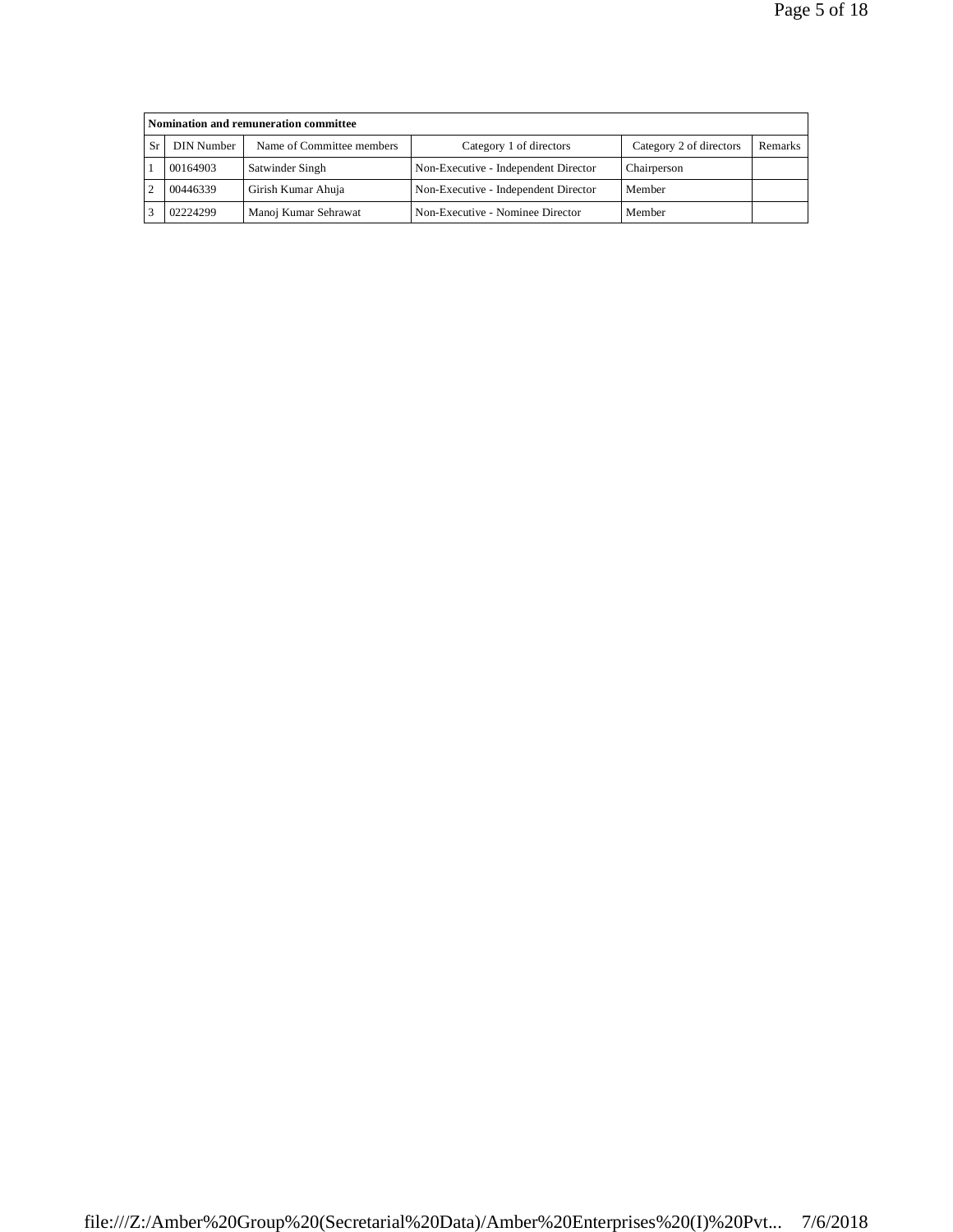|    | <b>Stakeholders Relationship Committee</b> |                           |                                      |                         |         |  |  |  |
|----|--------------------------------------------|---------------------------|--------------------------------------|-------------------------|---------|--|--|--|
| Sr | DIN Number                                 | Name of Committee members | Category 1 of directors              | Category 2 of directors | Remarks |  |  |  |
|    | 00164903                                   | Satwinder Singh           | Non-Executive - Independent Director | Chairperson             |         |  |  |  |
|    | 02224299                                   | Manoj Kumar Sehrawat      | Non-Executive - Nominee Director     | Member                  |         |  |  |  |
|    | 02023964                                   | Daljit Singh              | <b>Executive Director</b>            | Member                  |         |  |  |  |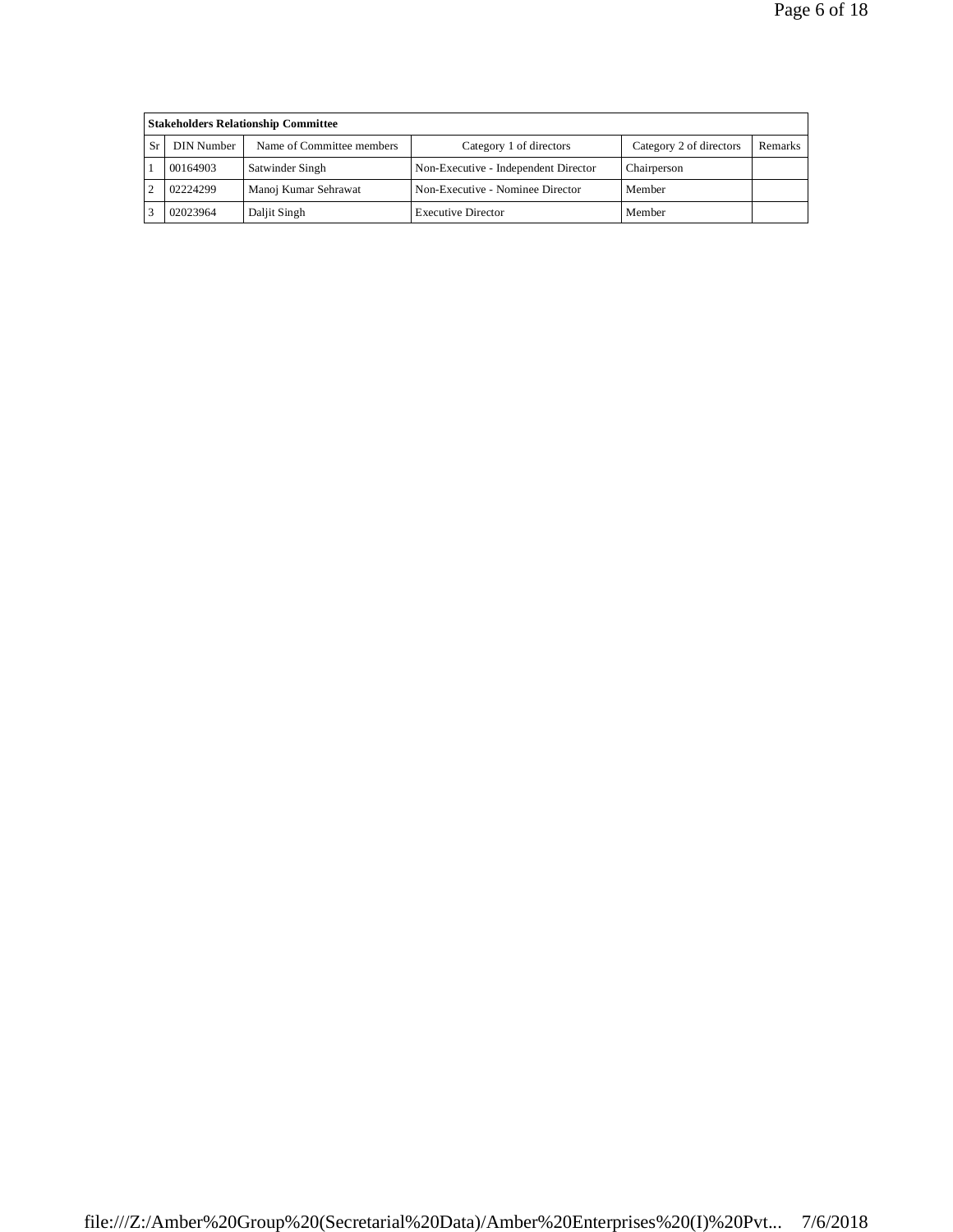| <b>Risk Management Committee</b> |                           |                         |                         |         |  |  |
|----------------------------------|---------------------------|-------------------------|-------------------------|---------|--|--|
| DIN Number                       | Name of Committee members | Category 1 of directors | Category 2 of directors | Remarks |  |  |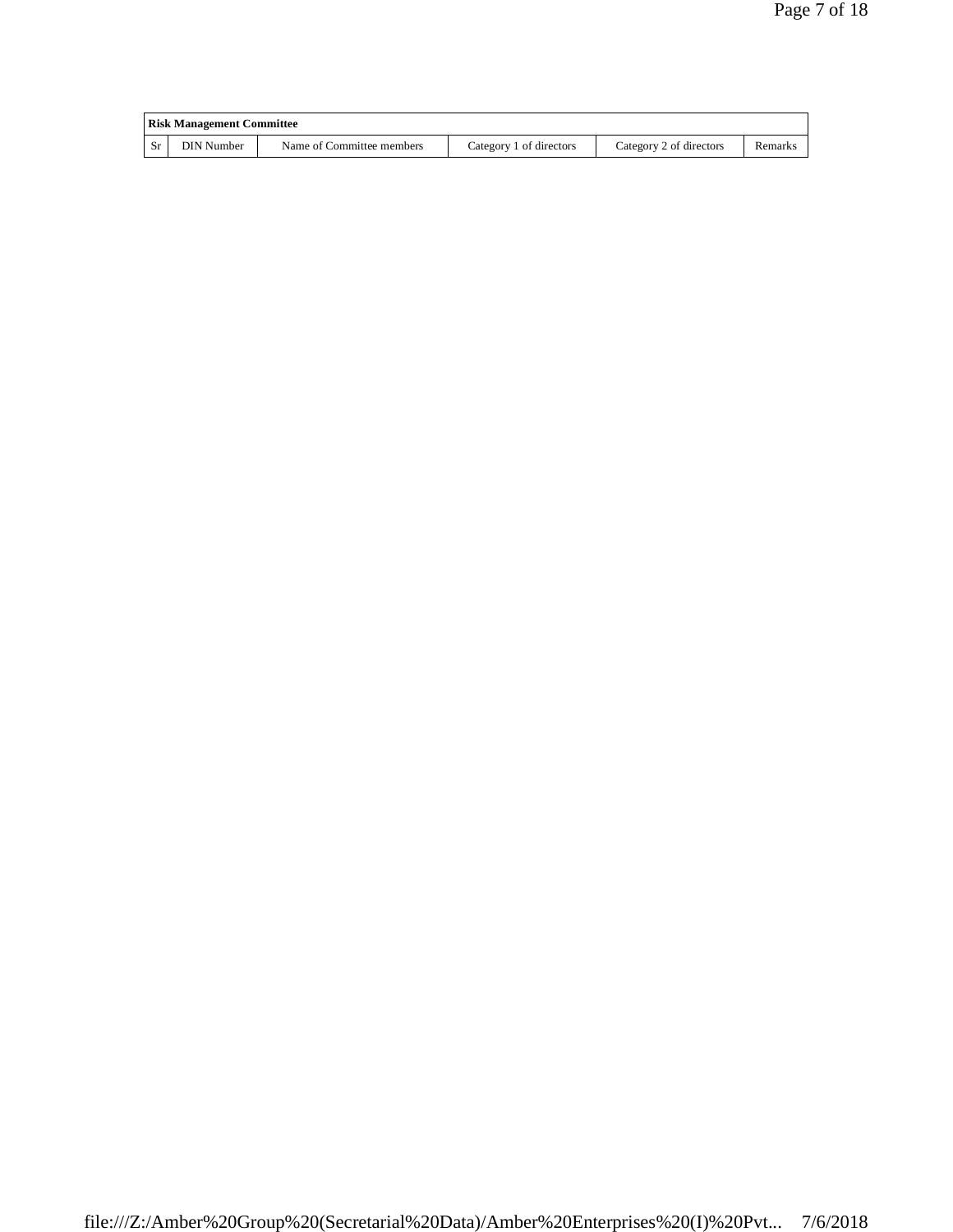|    | <b>Corporate Social Responsibility Committee</b> |                           |                                      |                         |         |  |  |  |
|----|--------------------------------------------------|---------------------------|--------------------------------------|-------------------------|---------|--|--|--|
| Sr | DIN Number                                       | Name of Committee members | Category 1 of directors              | Category 2 of directors | Remarks |  |  |  |
|    | 02263950                                         | Sudha Pillai              | Non-Executive - Independent Director | Chairperson             |         |  |  |  |
|    | 00259632                                         | Jasbir Singh              | <b>Executive Director</b>            | Member                  |         |  |  |  |
|    | 02023964                                         | Daljit Singh              | <b>Executive Director</b>            | Member                  |         |  |  |  |
|    | 02224299                                         | Manoj Kumar Sehrawat      | Non-Executive - Nominee Director     | Member                  |         |  |  |  |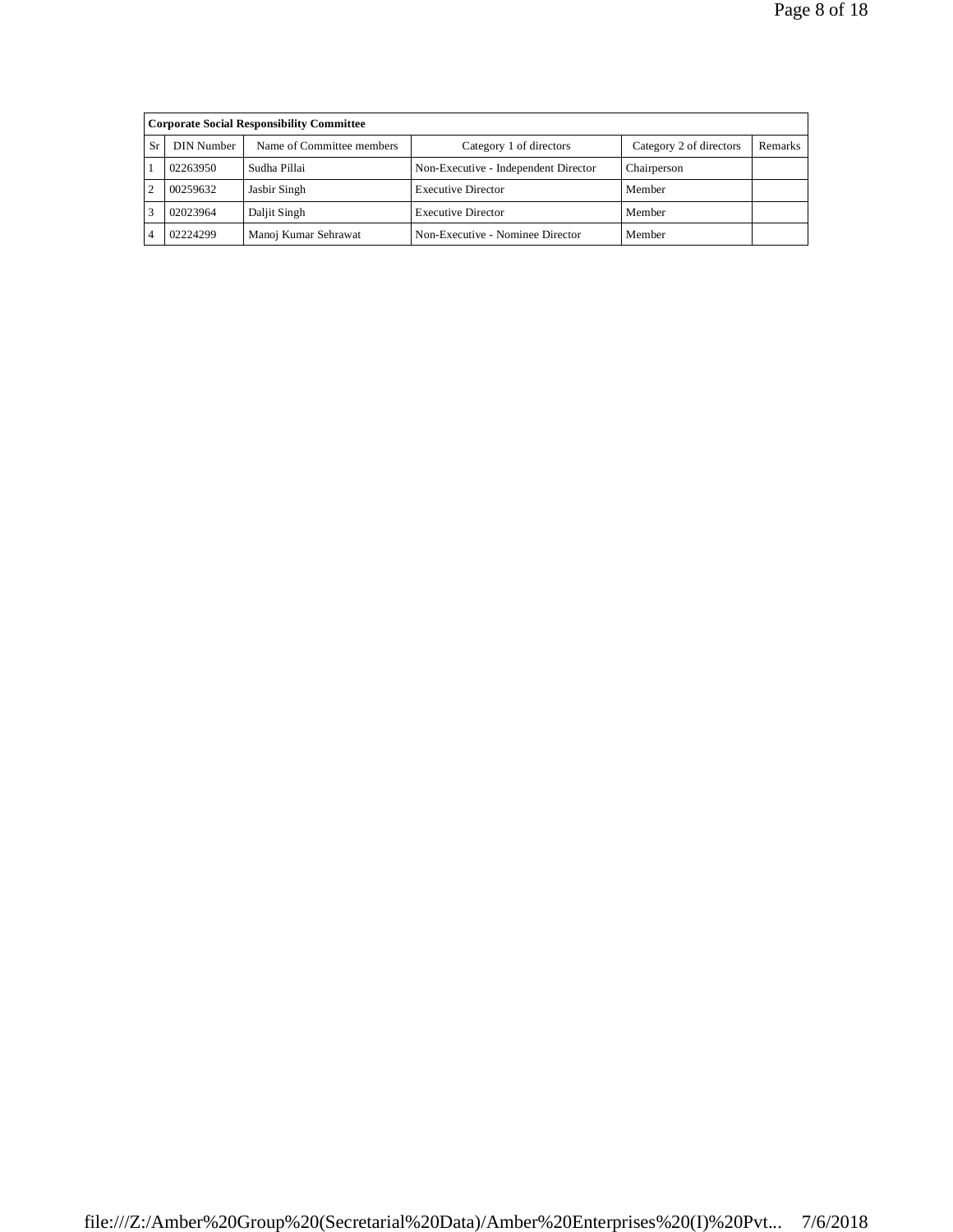| <b>Other Committee</b> |                                                                                                                                     |  |  |
|------------------------|-------------------------------------------------------------------------------------------------------------------------------------|--|--|
|                        | Sr   DIN Number   Name of Committee members   Name of other committee   Category 1 of directors   Category 2 of directors   Remarks |  |  |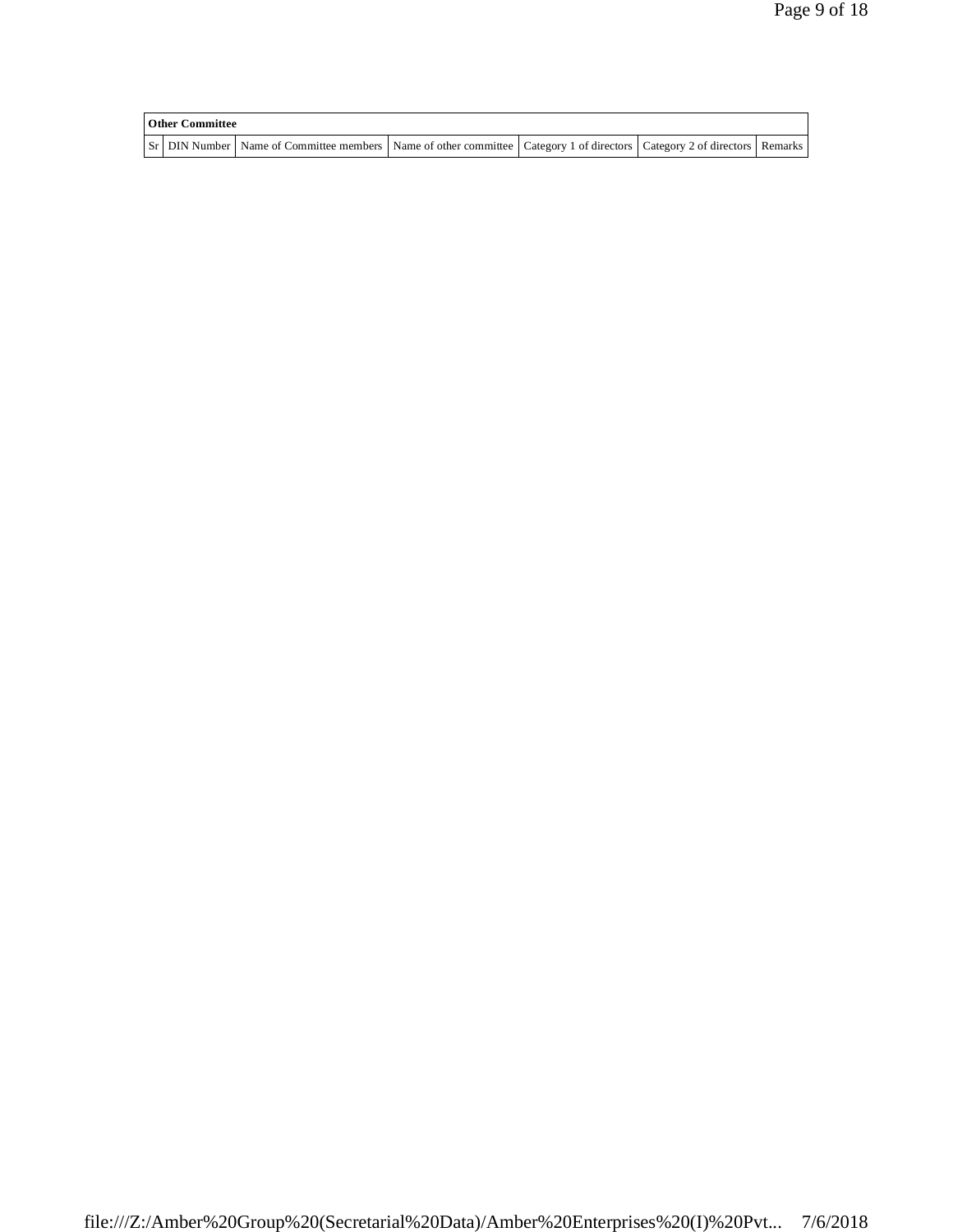|                | <b>Annexure 1</b>                                                |                                                         |                                                                |  |  |  |  |  |
|----------------|------------------------------------------------------------------|---------------------------------------------------------|----------------------------------------------------------------|--|--|--|--|--|
|                | Annexure 1                                                       |                                                         |                                                                |  |  |  |  |  |
|                | <b>III. Meeting of Board of Directors</b>                        |                                                         |                                                                |  |  |  |  |  |
|                | Disclosure of notes on meeting of board of directors explanatory |                                                         |                                                                |  |  |  |  |  |
| Sr             | $Date(s)$ of meeting (if any) in the<br>previous quarter         | $Date(s)$ of meeting (if any) in the<br>current quarter | Maximum gap between any two consecutive (in<br>number of days) |  |  |  |  |  |
|                | 06-01-2018                                                       |                                                         |                                                                |  |  |  |  |  |
| $\overline{2}$ | 25-01-2018                                                       |                                                         | 18                                                             |  |  |  |  |  |
| $\overline{3}$ | 09-03-2018                                                       |                                                         | 42                                                             |  |  |  |  |  |
| $\overline{4}$ |                                                                  | 25-05-2018                                              | 76                                                             |  |  |  |  |  |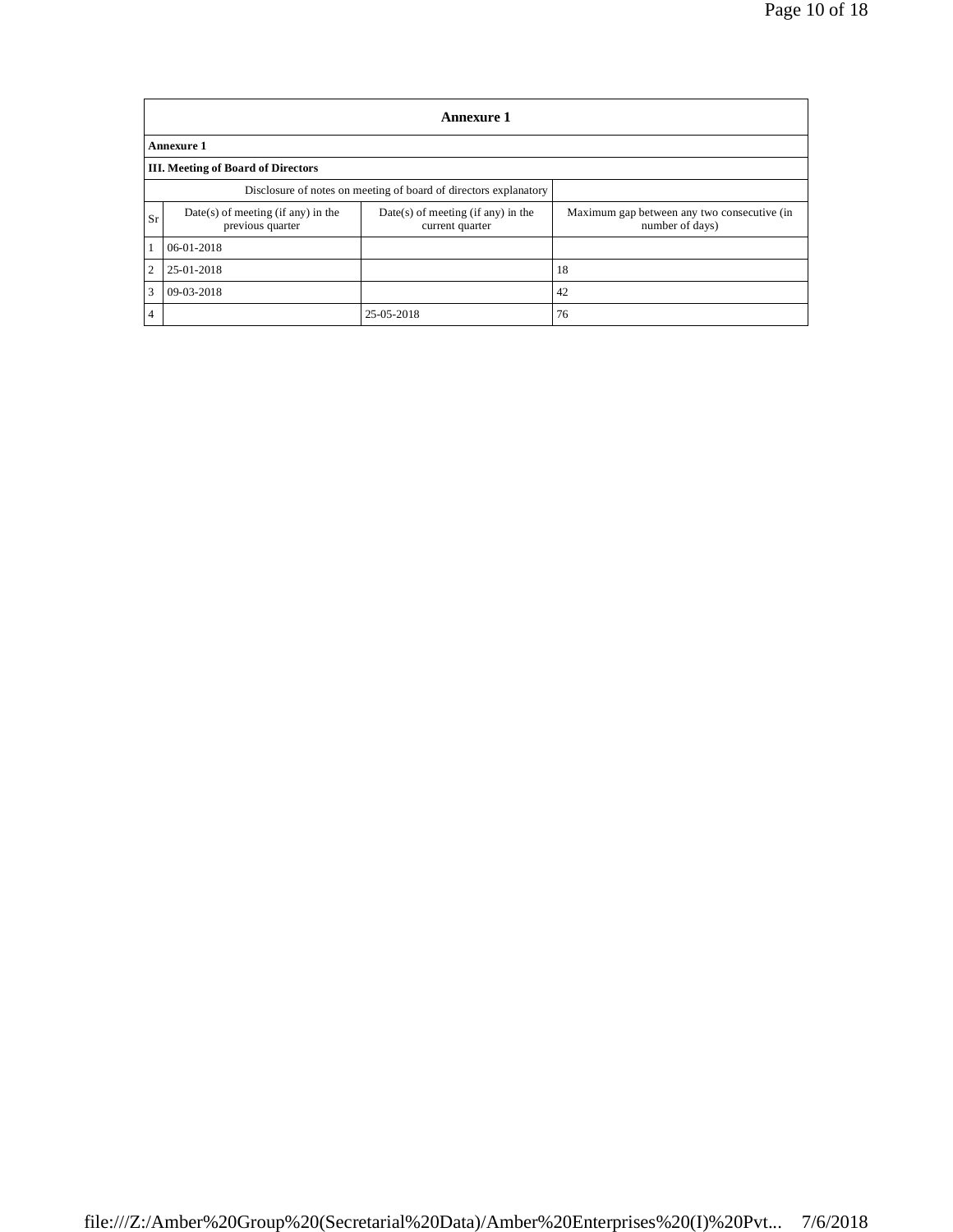|              | Annexure 1                                       |                                                                        |                                                     |                              |                                                                      |                                                                               |                               |
|--------------|--------------------------------------------------|------------------------------------------------------------------------|-----------------------------------------------------|------------------------------|----------------------------------------------------------------------|-------------------------------------------------------------------------------|-------------------------------|
|              | <b>IV. Meeting of Committees</b>                 |                                                                        |                                                     |                              |                                                                      |                                                                               |                               |
|              |                                                  |                                                                        |                                                     |                              |                                                                      | Disclosure of notes on meeting of committees explanatory                      |                               |
| Sr           | Name of<br>Committee                             | $Date(s)$ of<br>meeting of the<br>committee in the<br>relevant quarter | Whether<br>requirement of<br>Quorum met<br>(Yes/No) | Requirement<br>of Quorum met | Date(s) of<br>meeting of the<br>committee in the<br>previous quarter | Maximum gap<br>between any two<br>consecutive meetings<br>(in number of days) | Name of<br>other<br>committee |
| $\mathbf{1}$ | <b>Audit Committee</b>                           | 25-05-2018                                                             | Yes                                                 | 4                            | 09-03-2018                                                           | 76                                                                            |                               |
| 2            | <b>Stakeholders</b><br>Relationship<br>Committee | 24-05-2018                                                             | Yes                                                 | 3                            | 27-02-2018                                                           | 85                                                                            |                               |
| 3            | Corporate Social<br>Responsibility<br>Committee  | 24-05-2018                                                             | Yes                                                 | 4                            | 27-02-2018                                                           | 85                                                                            |                               |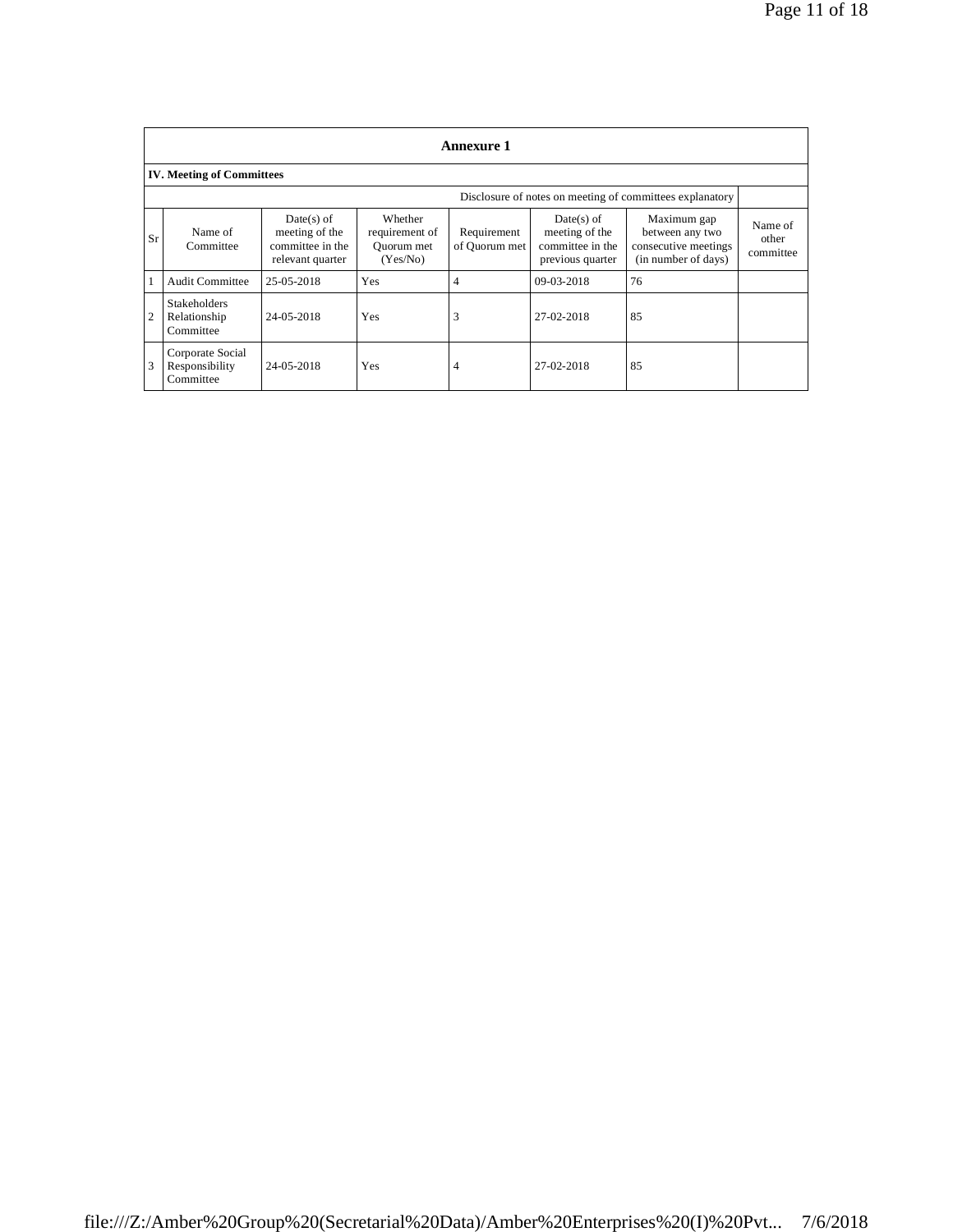|                | Annexure 1                                                                                                |                                  |                                                                    |  |  |  |  |  |
|----------------|-----------------------------------------------------------------------------------------------------------|----------------------------------|--------------------------------------------------------------------|--|--|--|--|--|
|                | V. Related Party Transactions                                                                             |                                  |                                                                    |  |  |  |  |  |
| -Sr l          | Subject                                                                                                   | Compliance status<br>(Yes/No/NA) | If status is "No" details of non-<br>compliance may be given here. |  |  |  |  |  |
|                | Whether prior approval of audit committee obtained                                                        | Yes                              |                                                                    |  |  |  |  |  |
| $\overline{c}$ | Whether shareholder approval obtained for material RPT                                                    | <b>NA</b>                        |                                                                    |  |  |  |  |  |
| 3              | Whether details of RPT entered into pursuant to omnibus approval<br>have been reviewed by Audit Committee | Yes                              |                                                                    |  |  |  |  |  |
|                | Disclosure of notes on related party transactions                                                         |                                  | Textual Information(1)                                             |  |  |  |  |  |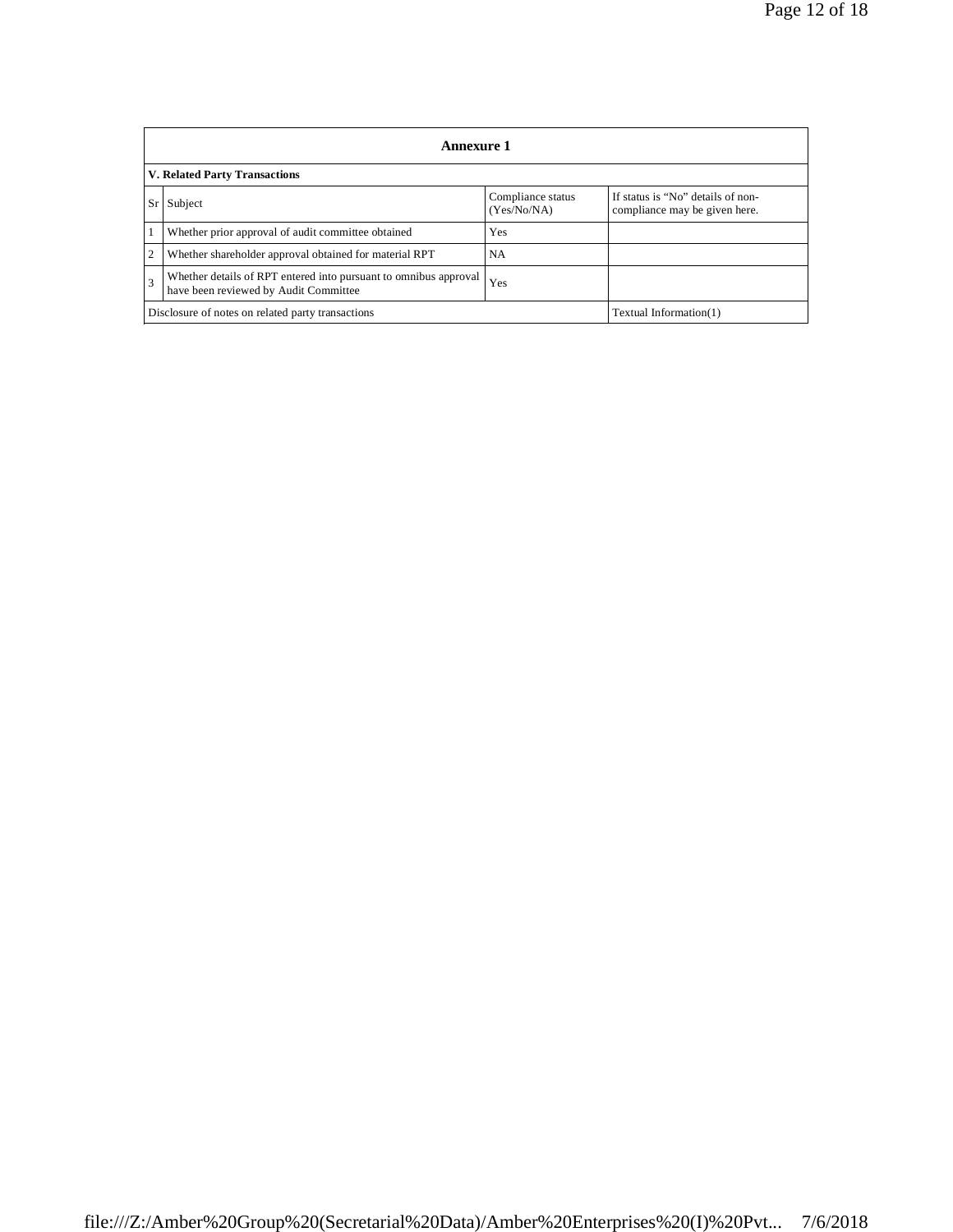| <b>Text Block</b>      |                                                                                                            |
|------------------------|------------------------------------------------------------------------------------------------------------|
| Textual Information(1) | All the related party transactions were entered in the ordinary course of business and arm's length basis. |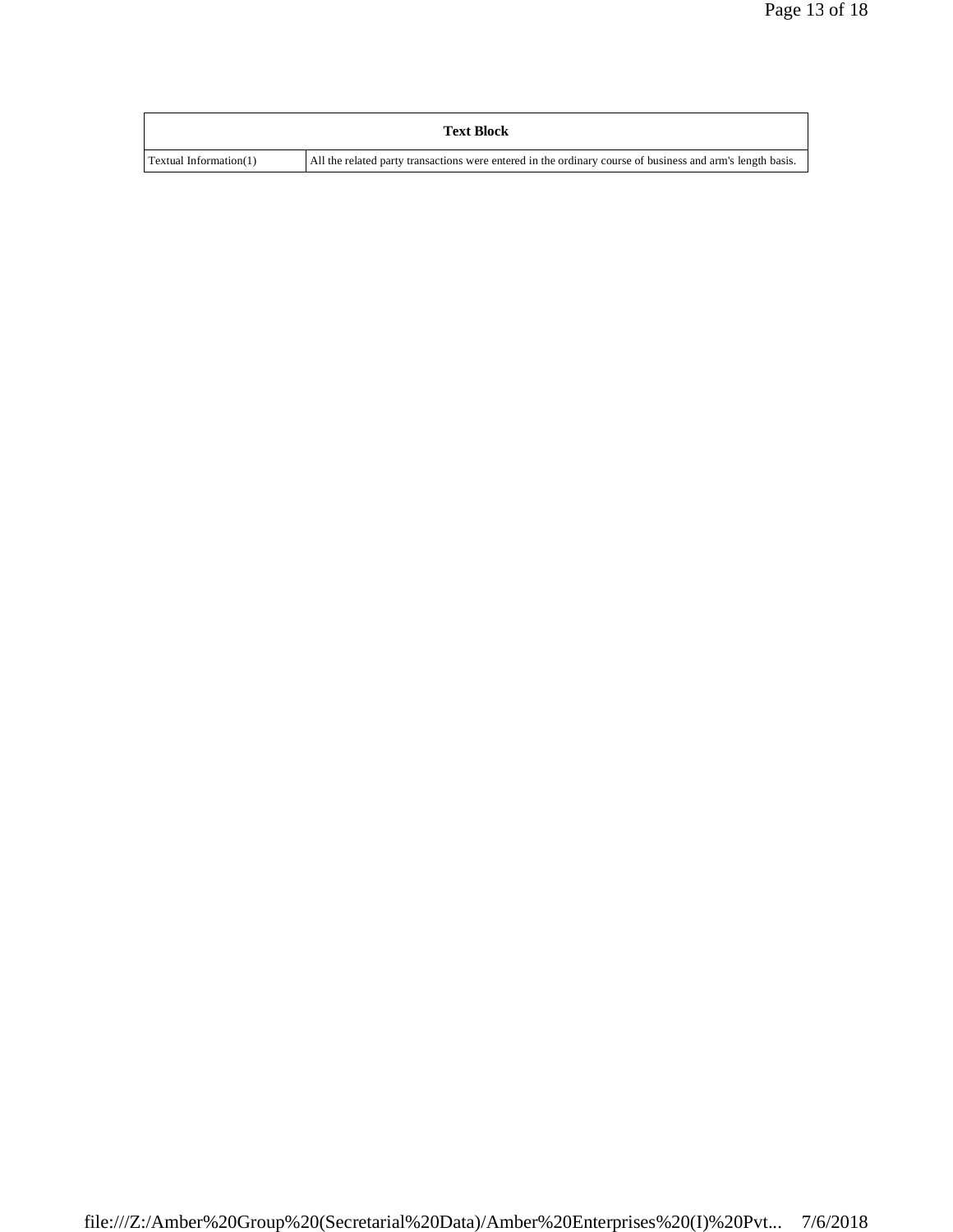| <b>Annexure 1</b>       |                                                                                                                                                                                                                 |                               |  |  |
|-------------------------|-----------------------------------------------------------------------------------------------------------------------------------------------------------------------------------------------------------------|-------------------------------|--|--|
| <b>VI.</b> Affirmations |                                                                                                                                                                                                                 |                               |  |  |
|                         | Sr Subject                                                                                                                                                                                                      | Compliance status<br>(Yes/No) |  |  |
|                         | The composition of Board of Directors is in terms of SEBI (Listing obligations and disclosure requirements)<br>Regulations, 2015                                                                                | Yes                           |  |  |
| $\overline{2}$          | The composition of the following committees is in terms of SEBI(Listing obligations and disclosure<br>requirements) Regulations, 2015 a. Audit Committee                                                        | Yes                           |  |  |
| $\mathcal{R}$           | The composition of the following committees is in terms of SEBI(Listing obligations and disclosure<br>requirements) Regulations, 2015. b. Nomination & remuneration committee                                   | Yes                           |  |  |
| $\overline{4}$          | The composition of the following committees is in terms of SEBI(Listing obligations and disclosure<br>requirements) Regulations, 2015. c. Stakeholders relationship committee                                   | Yes                           |  |  |
| $\overline{5}$          | The composition of the following committees is in terms of SEBI(Listing obligations and disclosure<br>requirements) Regulations, 2015. d. Risk management committee (applicable to the top 100 listed entities) | <b>NA</b>                     |  |  |
| 6                       | The committee members have been made aware of their powers, role and responsibilities as specified in SEBI<br>(Listing obligations and disclosure requirements) Regulations, 2015.                              | Yes                           |  |  |
| $\overline{7}$          | The meetings of the board of directors and the above committees have been conducted in the manner as specified<br>in SEBI (Listing obligations and disclosure requirements) Regulations, 2015.                  | Yes                           |  |  |
| 8                       | This report and/or the report submitted in the previous quarter has been placed before Board of Directors.                                                                                                      | Yes                           |  |  |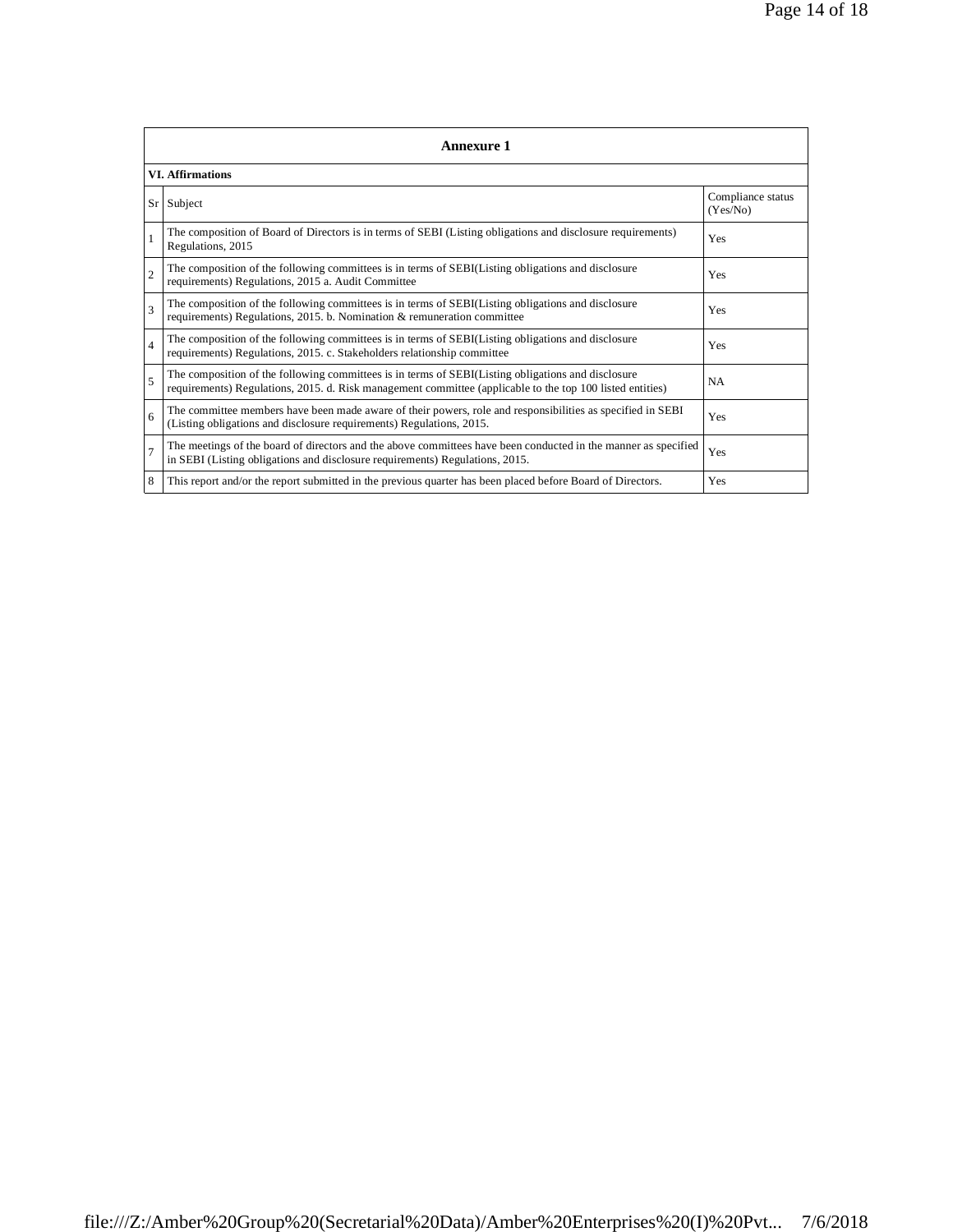|      | <b>Annexure 1</b> |                                         |  |  |
|------|-------------------|-----------------------------------------|--|--|
| . Sr | Subject           | Compliance status                       |  |  |
|      | Name of signatory | Konica Yadac                            |  |  |
|      | Designation       | Company Secretary and Compliance Office |  |  |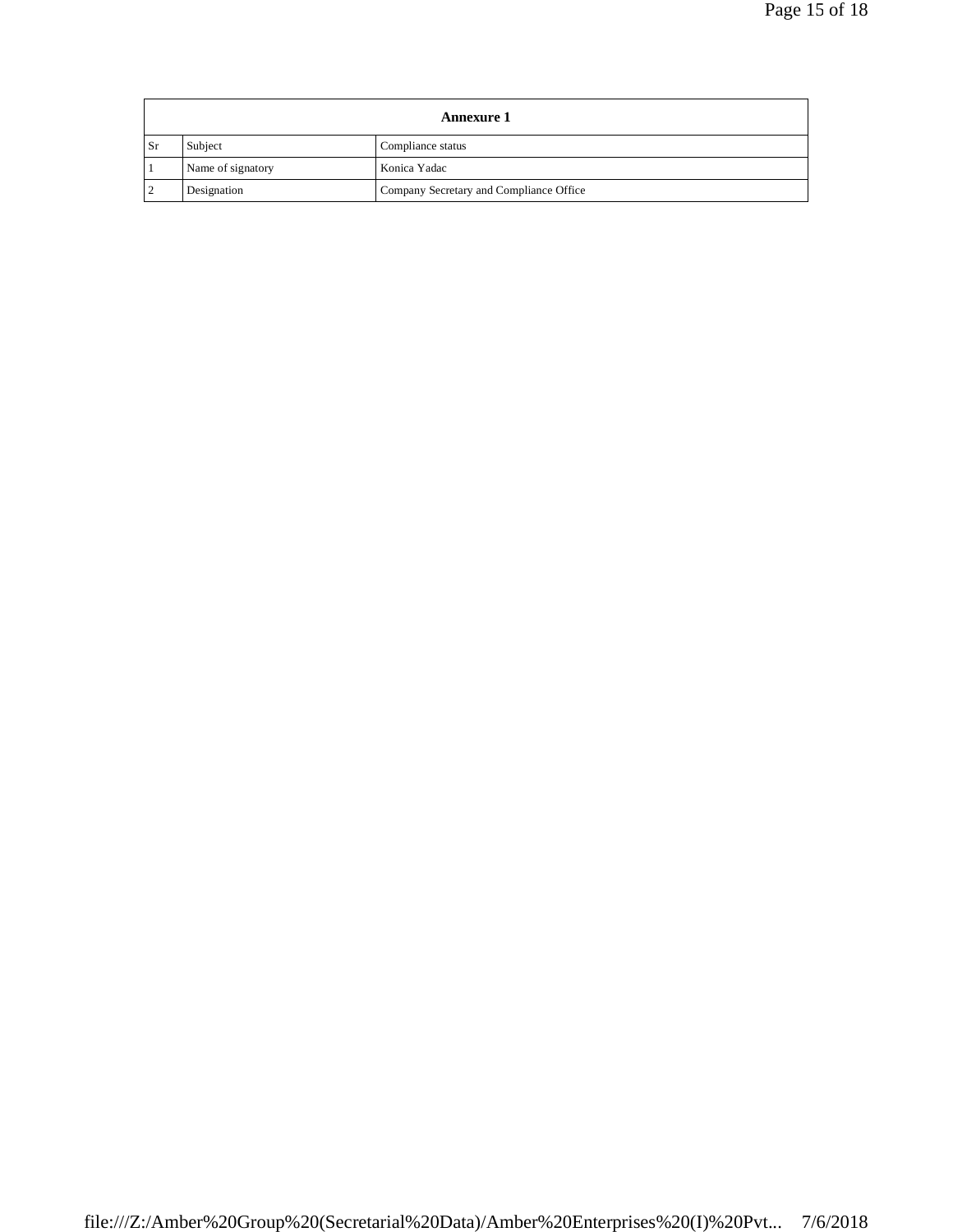**Text Block**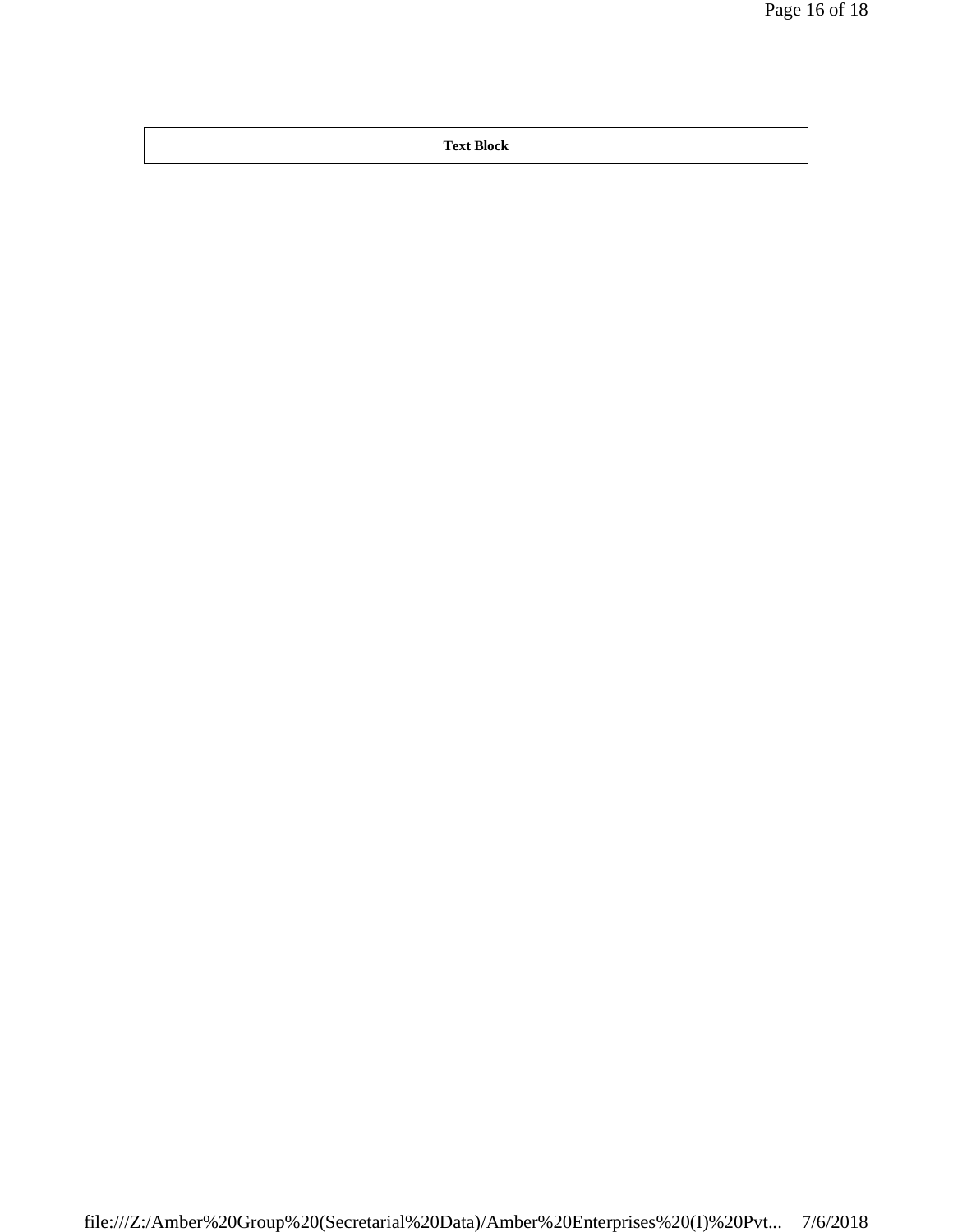| <b>Signatory Details</b> |                                         |  |
|--------------------------|-----------------------------------------|--|
| Name of signatory        | Konica Yadav                            |  |
| Designation of person    | Company Secretary and Compliance Office |  |
| Place                    | Gurgaon                                 |  |
| Date                     | 06-07-2018                              |  |